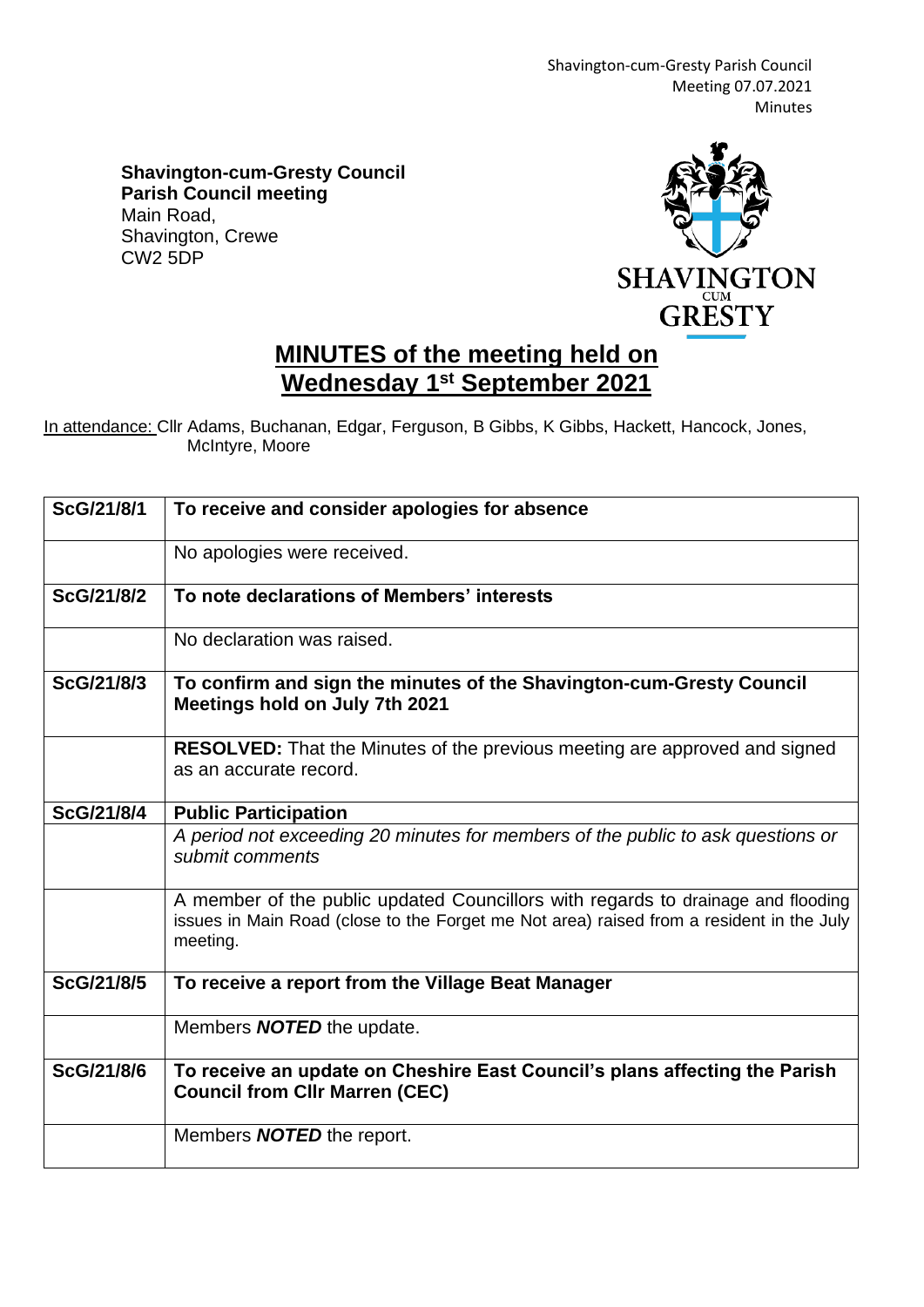| ScG/21/8/7 | To receive updates from Committee Chairs in relation to meetings held<br>since the previous Shavington-cum-Gresty Parish Council meeting on 7th                                                                                                                                                                                                                                      |
|------------|--------------------------------------------------------------------------------------------------------------------------------------------------------------------------------------------------------------------------------------------------------------------------------------------------------------------------------------------------------------------------------------|
|            | <b>July 2021:</b>                                                                                                                                                                                                                                                                                                                                                                    |
|            |                                                                                                                                                                                                                                                                                                                                                                                      |
|            | <b>Committee: Village Hall Committee</b><br><b>Chair: Councillor McIntyre</b>                                                                                                                                                                                                                                                                                                        |
|            | Meeting held 14 <sup>th</sup> July 2021                                                                                                                                                                                                                                                                                                                                              |
|            | <b>Items for consideration: None</b>                                                                                                                                                                                                                                                                                                                                                 |
|            | <b>Committee: Staffing Committee</b><br>Chair: Councillor Buchanan                                                                                                                                                                                                                                                                                                                   |
|            | Meeting held 21 <sup>st</sup> July 2021                                                                                                                                                                                                                                                                                                                                              |
|            | Items for consideration:                                                                                                                                                                                                                                                                                                                                                             |
|            | that the DRAFT staffing budget 2022/23 is recommended to Full Council<br>i.<br>as described in the budget setting process, with the following amendments:                                                                                                                                                                                                                            |
|            | a. Pension contribution to be reviewed later<br>b. Staff training cost budget increased to £2,500                                                                                                                                                                                                                                                                                    |
|            | That any new project (such 140, Main road) undertaken by the Council will<br>trigger a resources assessment check, in order to gather information about<br>staffing resources available (staff, time and £) and consider any support<br>needed to deliver the project (whether internal or external). In the<br>understanding that the budget might need to be reviewed accordingly. |
|            | Members <b>NOTED</b> the update.                                                                                                                                                                                                                                                                                                                                                     |
|            | Cllr Buchanan briefed Members with regards to Cheshire East Council Community<br>Governance Review and informed Members that the public consultation will start<br>on September 6th and run for 12 weeks.                                                                                                                                                                            |
| ScG/21/8/8 | To note an update with regards to the Neighbourhood Plan from Mr<br><b>Atteridge</b>                                                                                                                                                                                                                                                                                                 |
|            | Members <b>NOTED</b> the update.                                                                                                                                                                                                                                                                                                                                                     |
|            | Members recorded a vote of thanks to Mr Atteridge for his invaluable support and<br>help in leading the Neighbourhood Plan project and Working Group. <sup>1</sup>                                                                                                                                                                                                                   |
| ScG/21/8/9 | To consider to approve the list of regular payments as per point 5.6 of the<br>adopted Finance Regulations                                                                                                                                                                                                                                                                           |
|            | Members <b>NOTED</b> the report.                                                                                                                                                                                                                                                                                                                                                     |
|            | <b>RESOLVED:</b> that the list of regular payments as per point 5.6 of the adopted                                                                                                                                                                                                                                                                                                   |

<sup>1</sup> Cllr Edgar left the meeting 20:05hrs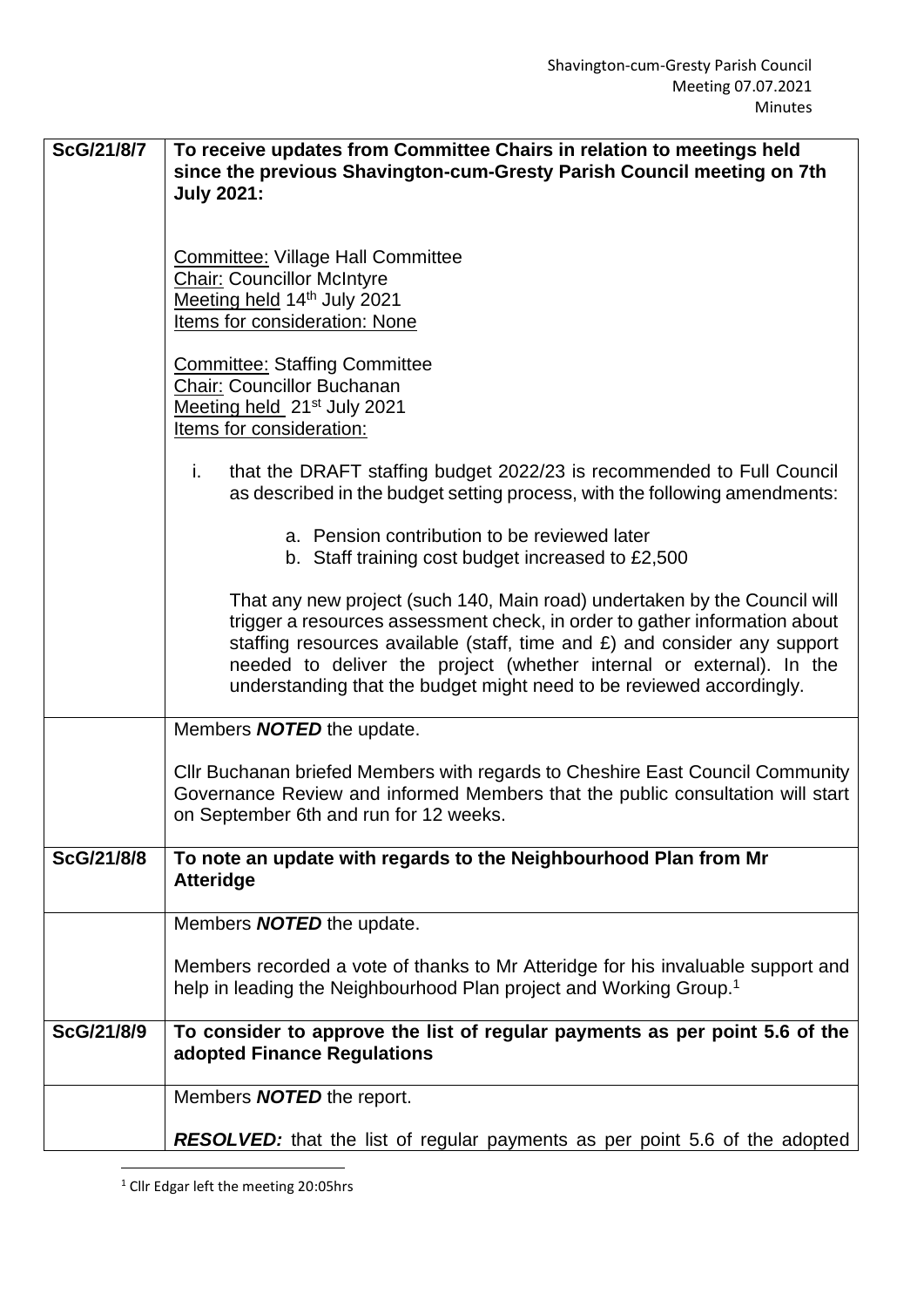|             | Finance Regulation is approved.                                                                                                                                                                                                                                                                                                                                                                                                                          |
|-------------|----------------------------------------------------------------------------------------------------------------------------------------------------------------------------------------------------------------------------------------------------------------------------------------------------------------------------------------------------------------------------------------------------------------------------------------------------------|
| ScG/21/8/10 | To note and approve payments since the previous meeting                                                                                                                                                                                                                                                                                                                                                                                                  |
|             | Members <b>NOTED</b> the report.                                                                                                                                                                                                                                                                                                                                                                                                                         |
|             | <b>RESOLVED:</b> that payments are approved.                                                                                                                                                                                                                                                                                                                                                                                                             |
| ScG/21/8/11 | To review the year-to-date financial position of the Parish Council                                                                                                                                                                                                                                                                                                                                                                                      |
|             | Members <b>NOTED</b> the year-to-date financial position of the Parish Council.                                                                                                                                                                                                                                                                                                                                                                          |
| ScG/21/8/12 | To consider an update with regards to 140, Main Road                                                                                                                                                                                                                                                                                                                                                                                                     |
|             | <b>RESOLVED:</b> that Standing Order are suspended to discuss item 12                                                                                                                                                                                                                                                                                                                                                                                    |
|             | MP Muller briefed Members with regards to 140, Main Road.<br>Members <b>NOTED</b> the update                                                                                                                                                                                                                                                                                                                                                             |
| ScG/21/8/13 | To consider making a response to the Cheshire East Council Asset                                                                                                                                                                                                                                                                                                                                                                                         |
|             | <b>Transfer Policy consultation</b>                                                                                                                                                                                                                                                                                                                                                                                                                      |
|             | Members <b>NOTED</b> the report.                                                                                                                                                                                                                                                                                                                                                                                                                         |
|             | RESOLVED: that the following comment is made to the Cheshire East Council<br><b>Asset Transfer Policy consultation:</b>                                                                                                                                                                                                                                                                                                                                  |
|             | "That if the asset is transferred to the next tier of government (such Town and<br>Parish Council), the business plan shouldn't be a mandatory requirement in the<br>process. However, the Parish Council understands the value of this requirement<br>whether the asset is transferred to a community group or another business, to<br>check the recipient's ability to manage the asset effectively and its financial and<br>organisational capacity." |
| ScG/21/8/14 | To consider and approve the adoption of the following policies:                                                                                                                                                                                                                                                                                                                                                                                          |
|             | i. Employee Handbook<br>ii. Equal opportunities and diversity Policy<br>iii. Training and Developing Policy<br>iv. Health and Safety Policy<br>v. Volunteers Policy<br>vi. Digital and ICT Policy and Digital and Social Media Policy<br>vii. Officer Code of Conduct<br>viii. Councillor Code of Conduct<br>ix. Complaint Procedure                                                                                                                     |
|             | <b>RESOLVED:</b> that all policies are adopted, with the following amendment:                                                                                                                                                                                                                                                                                                                                                                            |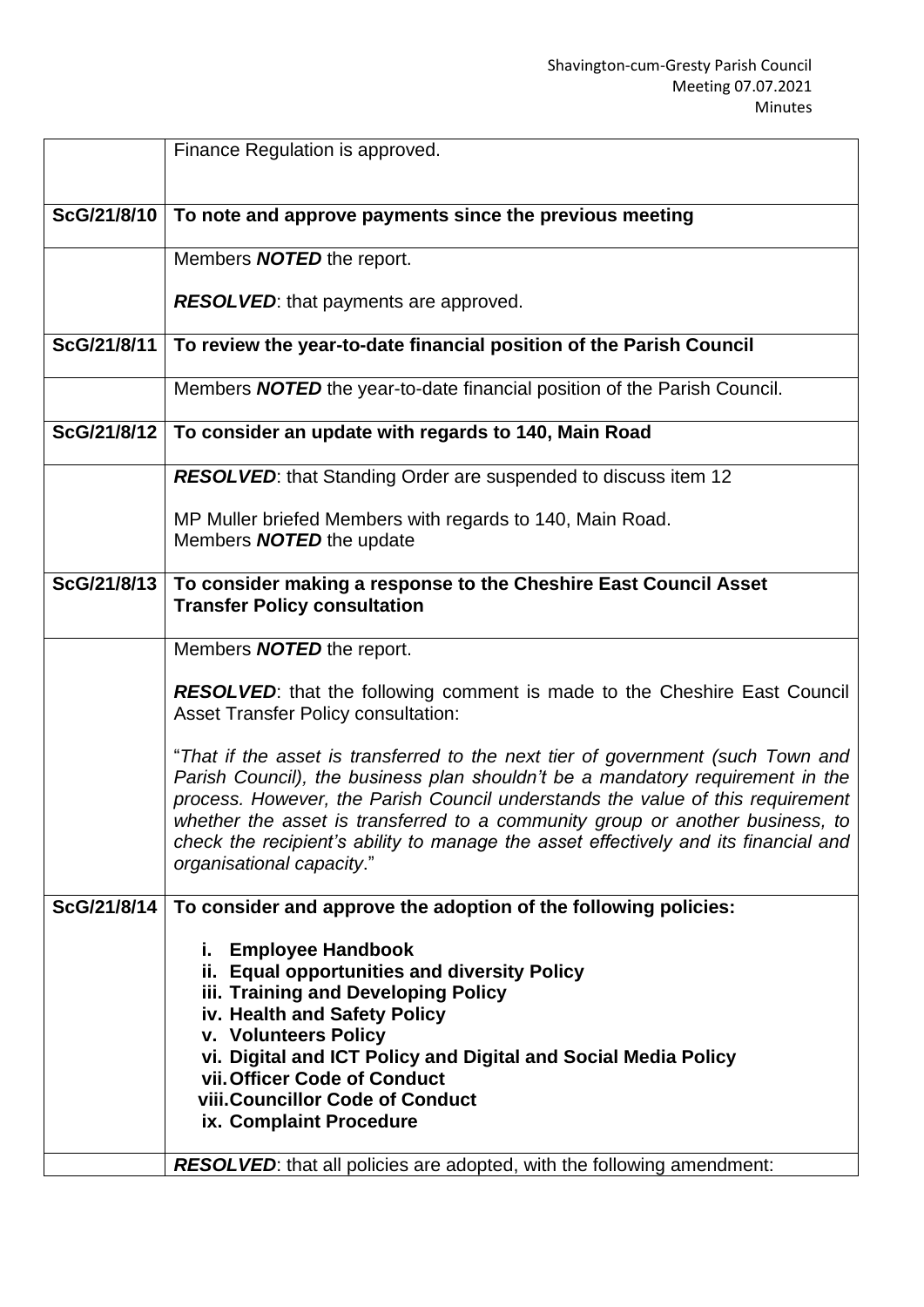$\overline{\phantom{a}}$ 

|             | Employee Handbook: that the first-class option for travel is removed (p.45)<br>$\blacksquare$                                                                                                                                                                                                                                           |
|-------------|-----------------------------------------------------------------------------------------------------------------------------------------------------------------------------------------------------------------------------------------------------------------------------------------------------------------------------------------|
| ScG/21/8/15 | To consider a report from the Parish Clerk with regards to Christmas<br><b>Lights for the Village Hall</b>                                                                                                                                                                                                                              |
|             | Members <b>NOTED</b> the report.                                                                                                                                                                                                                                                                                                        |
|             | <b>RESOLVED:</b> that the budget Income- Hall Hire is allocated to support the<br>Christmas light decoration for the Village Hall (up to £2,500). And that the Clerk is<br>instructed to request quotes for the job.                                                                                                                    |
| ScG/21/8/16 | To consider making a response to the Cheshire East Council Bus Service<br><b>Improvement Plan</b>                                                                                                                                                                                                                                       |
|             | Members <b>NOTED</b> the report.                                                                                                                                                                                                                                                                                                        |
|             | <b>RESOLVED:</b> that the following comments will be submitted:<br>"That a direct bus service Shavington to Nantwich should be restarted (old<br>Route 34)"                                                                                                                                                                             |
| ScG/21/8/17 | To receive an update with regards the Parish Council Commemorative<br>Trail, and to consider:                                                                                                                                                                                                                                           |
|             | a. The revised position of the bench donated by Cllr Jones Family<br>b. To consider new proposal for commemorative benches                                                                                                                                                                                                              |
|             | Members <b>NOTED</b> the report from the Clerk.                                                                                                                                                                                                                                                                                         |
|             | <b>RESOLVED:</b> that the revised position for the bench donated by Cllr Jones' family<br>is approved. And that the proposal for a commemorative bench sponsored by<br>former CIIr Andrews is approved, and the bench is located in the Village Hall<br>Garden.                                                                         |
| ScG/21/8/18 | To consider making a response to the following planning applications                                                                                                                                                                                                                                                                    |
|             | a. Application 20/1045N<br>Proposal: Provision of separate vehicular egress and alteration &<br>widening of existing listed stone gate piers to allow agricultural<br>vehicle access<br>Location: Land North of WESTON LANE, SHAVINGTON<br><b>RESOLVED:</b> to restate the comments made by the Parish Council<br>Members on April 2020 |
|             | b. Application 20/1046N                                                                                                                                                                                                                                                                                                                 |

 $\mathsf{r}$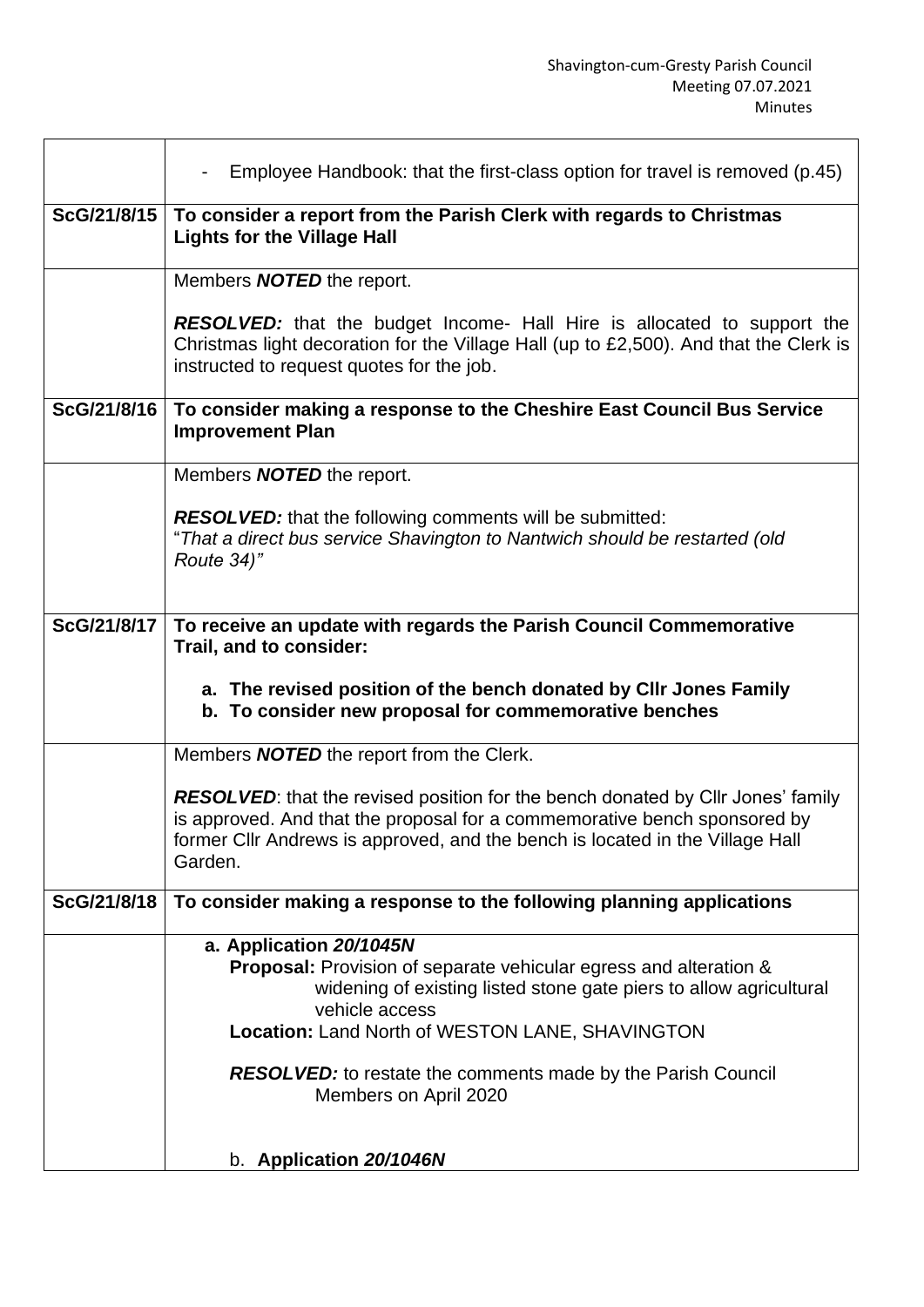| <b>Proposal:</b> Listed Building Consent for provision of separate vehicular                              |
|-----------------------------------------------------------------------------------------------------------|
| egress and alteration & widening of existing listed stone gate                                            |
| piers to allow agricultural vehicle access.                                                               |
| Location: Land North of WESTON LANE, SHAVINGTON                                                           |
| <b>RESOLVED:</b> to restate the comments made by the Parish Council                                       |
| Members on March 2020                                                                                     |
|                                                                                                           |
| c. Application 21/3669N                                                                                   |
| <b>Proposal: PROPOSED SINGLE STOREY REAR EXTENSION</b><br>(sunroom) (existing conservatory to be removed) |
| Location: 71, PARK ESTATE, SHAVINGTON, CHESHIRE, CW2 5AW                                                  |
| National Grid Ref: 370745.6809 352271.6282                                                                |
|                                                                                                           |
| <b>RESOLVED:</b> No comments                                                                              |
| d. Application 21/3917N                                                                                   |
| <b>Proposal:</b> Two storey side extension and front porch extension                                      |
| Location: 3, CHESTNUT AVENUE, SHAVINGTON, CHESHIRE, CW2                                                   |
| 5BJ                                                                                                       |
| National Grid Ref: 370377.9596 352256.1455                                                                |
| <b>RESOLVED:</b> No comments                                                                              |
| e. Application 21/3959N                                                                                   |
| Proposal: Proposed extension to form attached garage (re-submission of                                    |
| 18/2604N)                                                                                                 |
| Location: 16, Broadleigh Way, Crewe, CW2 6TT<br>National Grid Ref: 370123.4484 353611.4243                |
|                                                                                                           |
| <b>RESOLVED:</b> No comments                                                                              |
| f. Application 21/4037N                                                                                   |
| <b>Proposal:</b> A side extension to the existing house to achieve a lounge                               |
| area on the ground floor with master suite and en suite on the 1st floor.                                 |
| Covered patio to the rear of the proposed lounge with a balcony to the 1st<br>floor.                      |
| Location: 24, WOODNOTH DRIVE, SHAVINGTON, CW2 5BN                                                         |
| National Grid Ref: 370177 352152                                                                          |
| <b>RESOLVED:</b> No comments                                                                              |
| g. Application 21/4093N                                                                                   |
| Proposal: Advertisement consent for 2no. illuminated and 2no. non-                                        |
| illuminated fascia signs                                                                                  |
| Location: Unit 1 and 2, Jack Mills Way, Shavington, Crewe, CW2 5XF                                        |
| National Grid Ref: 371188.4416 353354.3086                                                                |
| <b>RESOLVED:</b> No comments                                                                              |
|                                                                                                           |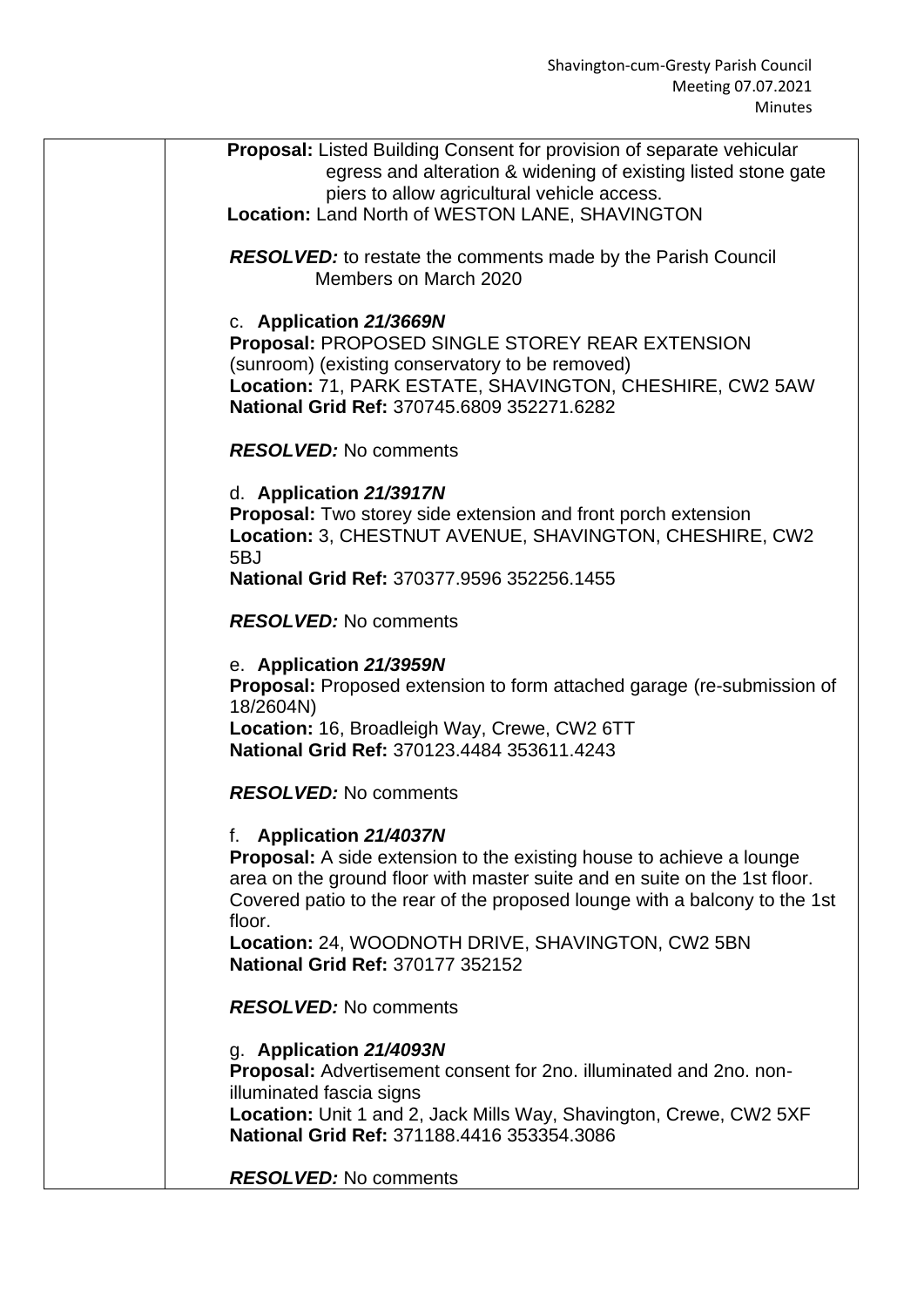|             | h. Application 21/4136N<br><b>Proposal:</b> Hybrid planning application comprising (i) A full planning<br>application for residential dwellings (Use Class C3) with access, public<br>open space and associated infrastructure; and (ii) An outline planning<br>application (with all matters reserved except for means of access) for up<br>to 700sqm of commercial development (Use Classes E and Sui Generis)<br>Location: LAND SOUTH OF, NEWCASTLE ROAD & STOCK LANE<br><b>SHAVINGTON</b><br>National Grid Ref: 369982.5985 351269.6338 <sup>2</sup> |
|-------------|----------------------------------------------------------------------------------------------------------------------------------------------------------------------------------------------------------------------------------------------------------------------------------------------------------------------------------------------------------------------------------------------------------------------------------------------------------------------------------------------------------------------------------------------------------|
|             | <b>RESOLVED:</b><br>" That the proposal submitted exceeds the number of dwellings stated in<br>the original strategic plan for the side, and does not comply with the<br>Shavington-cum-Gresty Neighbourhood Plan.                                                                                                                                                                                                                                                                                                                                       |
|             | That nothing more than two-story houses should be included in the plan.                                                                                                                                                                                                                                                                                                                                                                                                                                                                                  |
|             | That, in the event of approval of the proposal in its current form, the<br>Parish Council would request Cheshire East Council to apply section 106<br>in favour of Shavington-cum-Gresty Parish Council, to support existing<br>community assets in the Village and community projects."                                                                                                                                                                                                                                                                 |
|             | i. Application 21/4473N<br><b>Proposal:</b> Works are to widen the existing dropped kerb vehicular access<br>to accommodate a wider driveway frontage, widening to the existing<br>opening is 3.6m or 4 PCC road kerbs. Works to full renew the footpath<br>are to meet Cheshire East Highways specification.<br>Location: 94, CREWE ROAD, SHAVINGTON, CHESHIRE, CW2 5DW<br>National Grid Ref: 370300.6586 351967.7596                                                                                                                                   |
|             | <b>RESOLVED:</b> No comments                                                                                                                                                                                                                                                                                                                                                                                                                                                                                                                             |
|             | <b>Application 21/4253N</b><br>Proposal: Demolition of garage and single storey rear, construction of<br>new two storey extension<br>Location: 23, WESTON LANE, SHAVINGTON, CW2 5AN<br>National Grid Ref: 370738.176 352202.8086                                                                                                                                                                                                                                                                                                                         |
|             | <b>RESOLVED:</b> No comments                                                                                                                                                                                                                                                                                                                                                                                                                                                                                                                             |
| ScG/21/8/19 | To consider making responses to any urgent planning application<br>consultations that have arisen since this agenda was published                                                                                                                                                                                                                                                                                                                                                                                                                        |
|             | Members <b>NOTED</b> that none planning application was received.                                                                                                                                                                                                                                                                                                                                                                                                                                                                                        |
|             |                                                                                                                                                                                                                                                                                                                                                                                                                                                                                                                                                          |

<sup>2</sup> Cllr Jones left 2201hrs